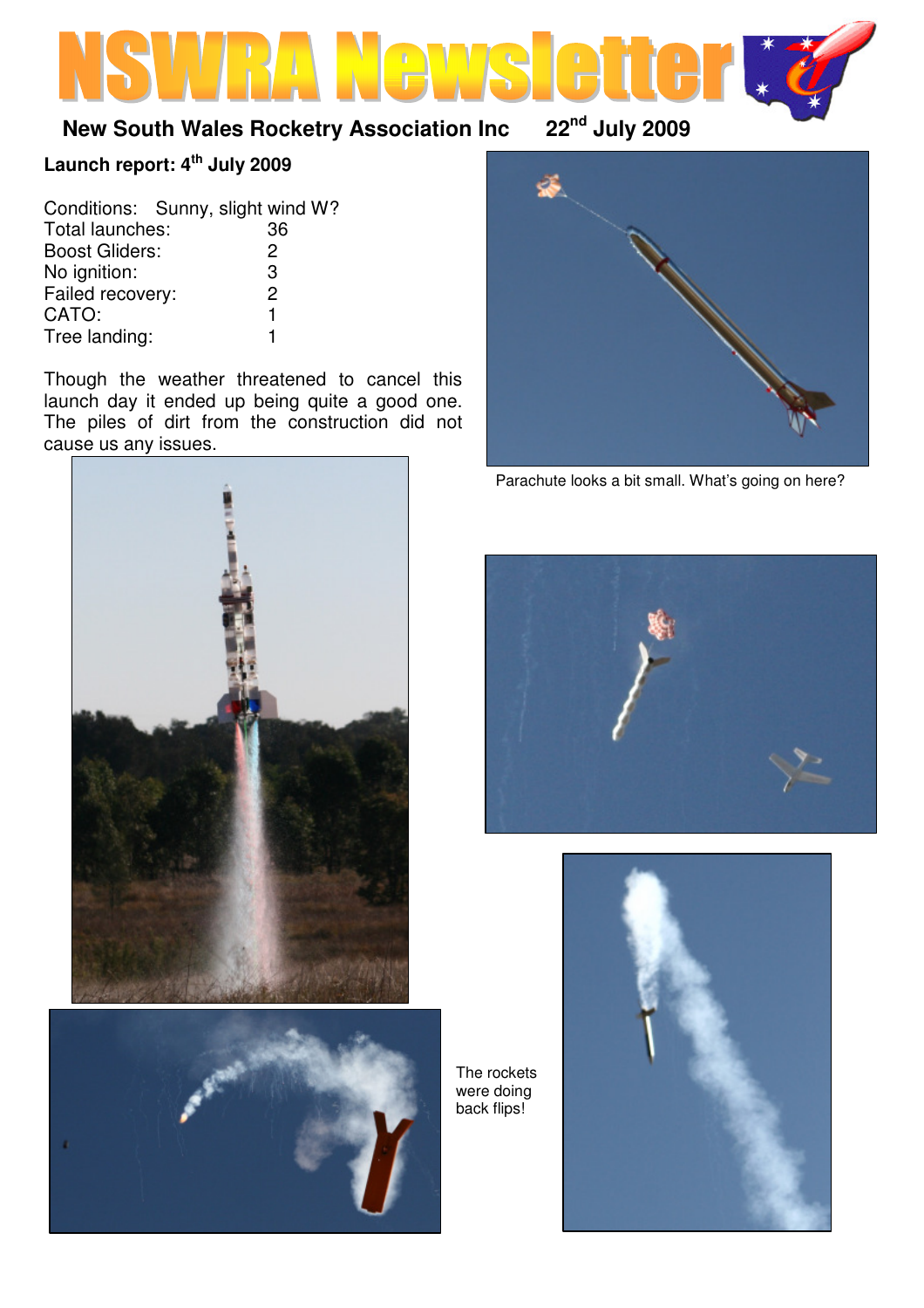

### **New South Wales Rocketry Association Inc 22nd July 2009**

### **Access to Doonside**

Just a reminder, construction is still in progress on a walking track and a dog-off-leash area. We have been asked to enter the site from the Great Western Highway entry. Be mindful that rain can make the pathway very muddy.



To mention again, the ideal way to enter this new path is to travel easterly along the Great Western Highway. Turn into the driveway where the old gates are. About 10 metres to the right, there is a break in the fence and this is the entry point. Follow the path until it matches up with the original path and continue to the launch area.

It is also possible to enter travelling along the Great Western Highway in a westerly direction. There is a break in the island where it says 'No Uturn'. When you see the gates, don't do a u-turn (obviously) but turn right into the driveway. Just be mindful of any cars behind you.

### **Sharing the site with the Aero Club**

The Aero Club is establishing there site south of our current location – basically on the other side of the rocket-eating trees. Their days of operations are different to ours so there should not be any issues.

Again, I ask that everyone show respect to the Aeroclub members and refrain from any incidents/arguments, etc. If there are any issues please direct them through to the NSWRA committee.

### **40th Anniversary of the Apollo II Lunar landing**

To commemorate the first landing on the moon (40 years ago!), we would like the next launch to have an Apollo theme to it. So bring your Saturn 1B, Saturn V, or Titan rockets along for show or for flight. There are some Apollo, Gemini, and NASA badges to hand out to those deserving presenters.

Thanks Glen for the badges.